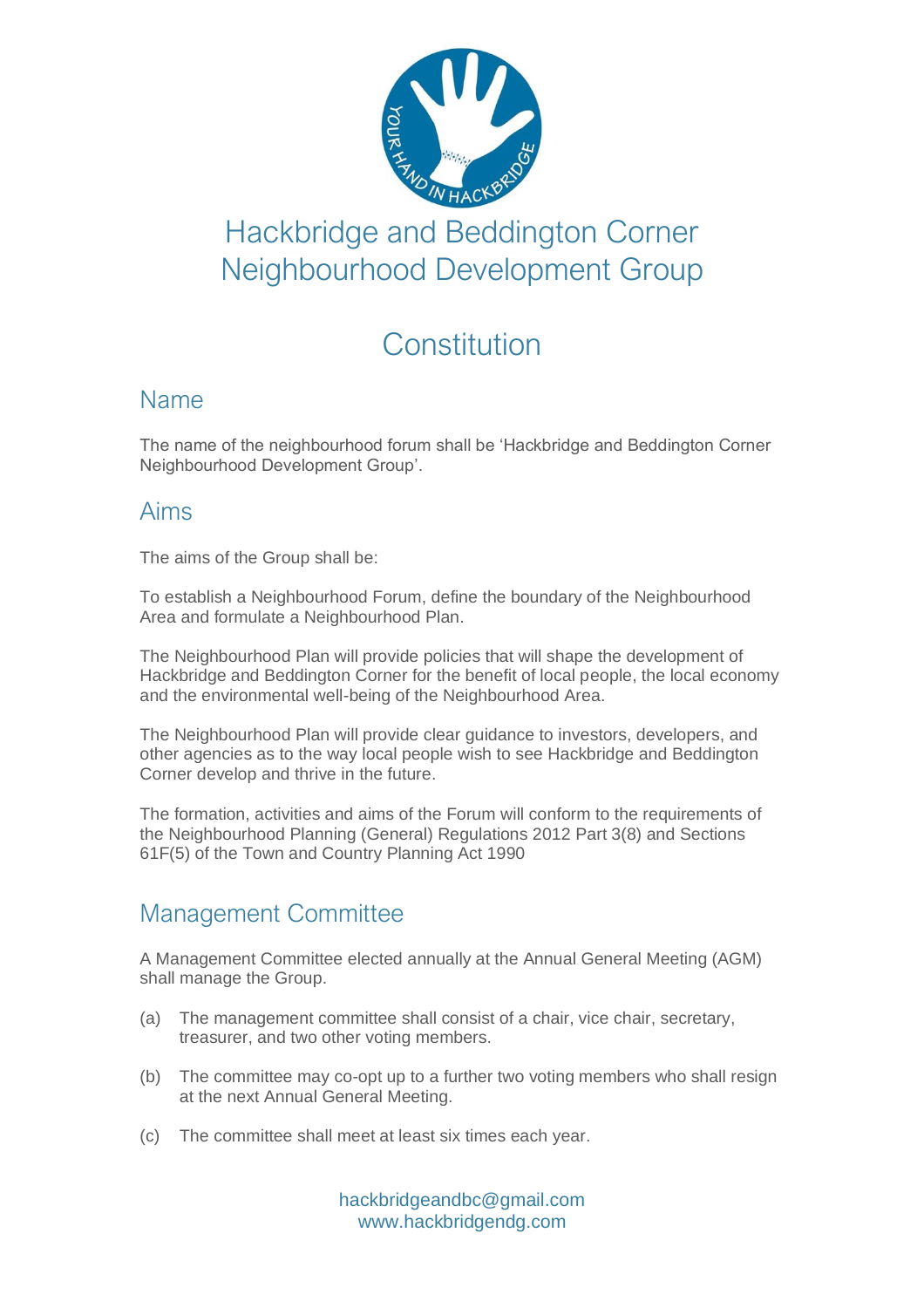- (d) At least 4 committee members must be present at a committee meeting to be able to make decisions.
- (e) A proper record of all transactions and meetings shall be kept.

#### **POWARS**

To further these aims the committee shall have power to:

- (a) Obtain, collect and receive money or funds by way of contributions, donations, grants and any other lawful method towards the aims of the Group.
- (b) Associate with local authorities, voluntary organisations and the residents and businesses of Hackbridge and Beddington Corner to achieve the aims of the Group.
- (c) Do all such lawful things as will further the aims of the Group.

# Voting Membership

- (a) Voting membership shall be open to any resident or business proprietor within the designated boundary that has been formally approved as a member and is over the age of 16.
- (b) The Management Committee shall have the power to approve or reject applications for membership or to terminate the membership of any member provided that the member shall have the right to be heard by the committee before a final decision is made.

### General Meetings

- (a) An Annual General Meeting shall be held within 12 months of the date of the adoption of this constitution and each year thereafter.
- (b) Notices of the AGM shall be published three weeks beforehand and a report on the Group's financial position for the previous year will be made available at the same time.
- (c) A Special General Meeting may be called at any time at the request of the committee, or not less than one quarter of the membership. A notice explaining the place, date, time and reason shall be sent to all members three weeks beforehand.
- (d) One third of membership or four members being present, whichever is the greater, shall enable a General Meeting to take place.
- (e) Proposals to change the constitution must be given in writing to the secretary at least 28 days before a general meeting and approved by a two thirds majority of those present and voting.

hackbridgeandbc@gmail.com www.hackbridgendg.com